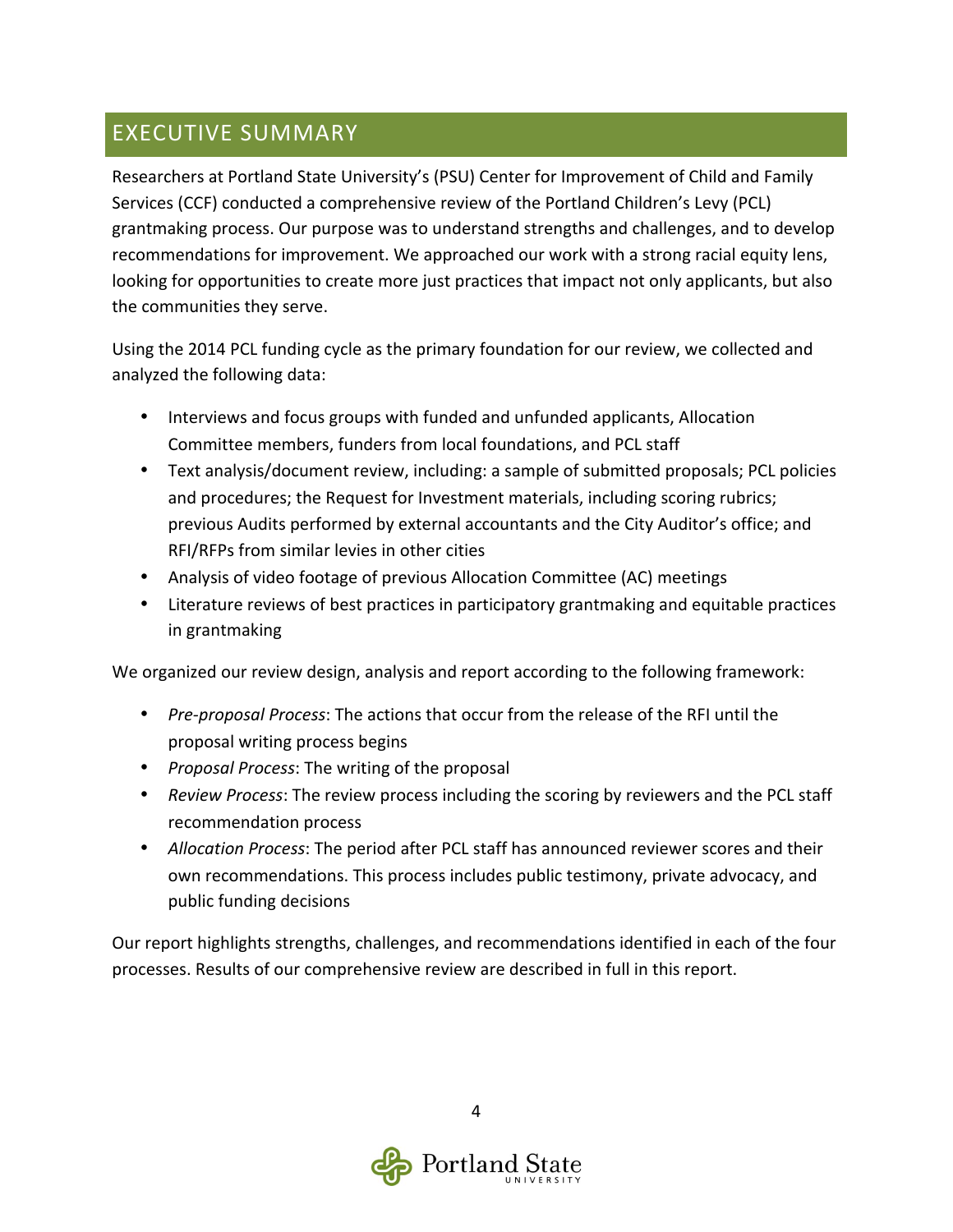The data demonstrated many strengths in the current PCL process, including:

- 1. Applicants appreciated the elevation of equity issues by the Children's Levy as demonstrated in their bonus points awarded for culturally specific programming and programs that serve populations east of  $82<sup>nd</sup>$  Avenue
- 2. Applicants praised PCL staff for their
	- a. Deep knowledge of the funded programs; nearly everyone described feeling confident that the most informed assessment of programs came from PCL staff
	- b. Availability and willingness to communicate during and after the grantmaking process; they also appreciated the clarity in the division of labor as they always knew which staff to communicate with about their proposal
- 3. Applicants appreciated the efforts to include community reviewers in the process
- 4. The Request for Investment, including the scoring rubric is clear, thorough, and well organized

The full report includes 30 recommendations plus additional recommendations focused on a grant fund for small and emerging organizations and a two-step process. The recommendations are directly related to the challenges that were documented in the grantmaking process and can be broadly grouped in two categories: increasing transparency and strengthening equitable practices. These two constructs do, of course, overlap at times.

Although all of our recommendations deserve careful consideration, we suggest prioritizing the following:

- 1. Development of a fund dedicated to small grants to support small, emerging organizations, not previously funded by Portland Children's Levy. This fund would have a different minimum and maximum grant amounts than PCL uses for its typical grants.
- 2. Redesign Section IV of the RFI to include more explicit definition of culture; separate out the culturally specific bonus points to a newly created Section V and increase the number of bonus points from 3 to 12 as indication of the importance of culturally specific work
- 3. Reconsider the public testimony process, including increasing time allotted for testimony and making the testimony private (following public meeting law, noting that this is a testimony, not a deliberation or decision-making event)
- 4. Reconceptualize the testimony/advocacy process altogether, including allowing multiple opportunities for agencies to meet with Allocation Committee members, including in "off cycle" years
- 5. Offer multiple opportunities for more transparent processes: